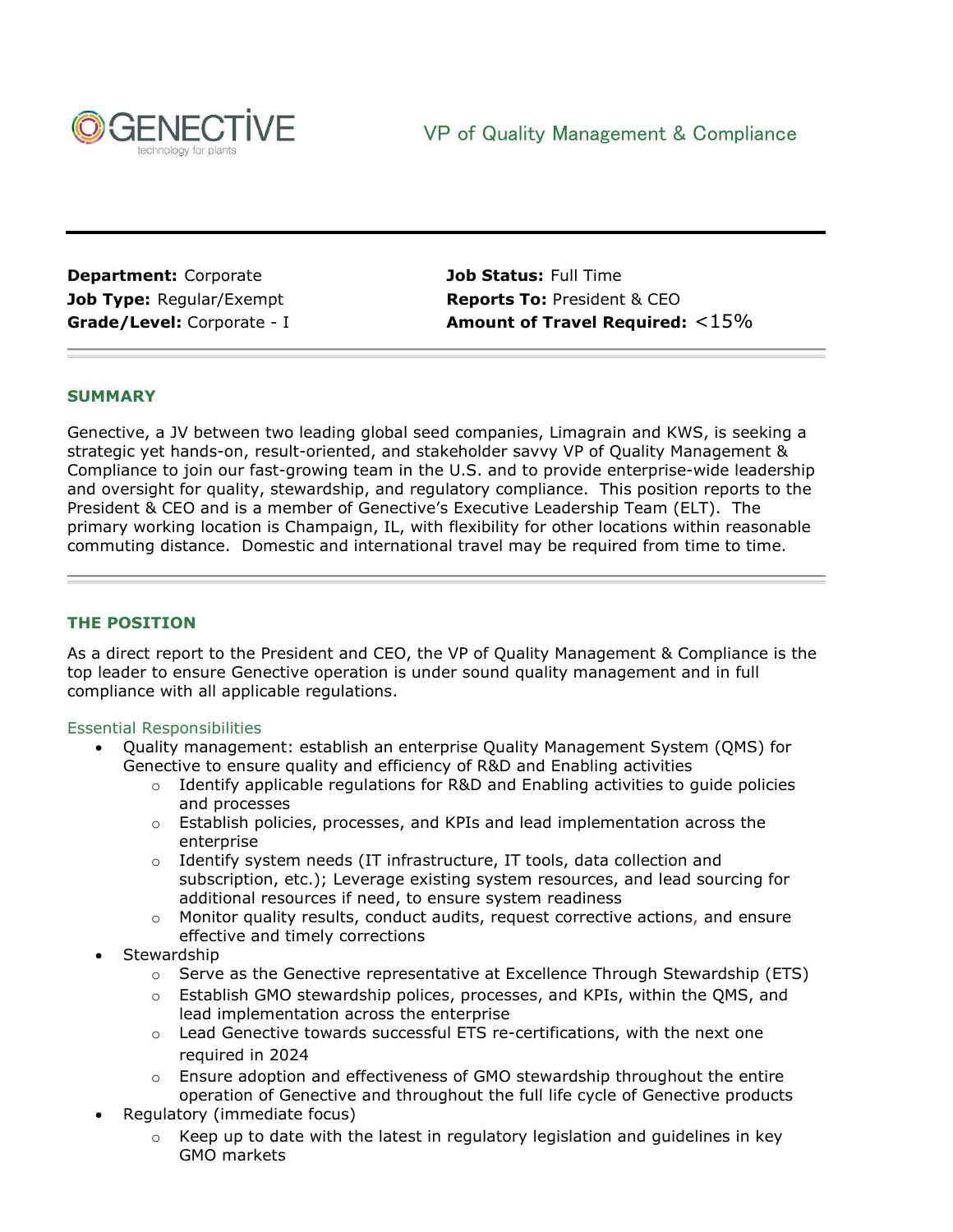- $\circ$  Ensure full Regulatory Compliance throughout the entire operation of Genective
- o Participate in Genective Research pipeline and portfolio reviews and establish timelines for Regulatory Science and Regulatory Affairs activities accordingly
- o Ensure data for future Regulatory Science and Regulatory Affairs needs are captured according to regulatory requirements
- Regulatory (future responsibility expansion with proven success in job and demonstrated growth or experience when join Genective)
	- o Establish Regulatory Science and Regulatory Affairs capabilities for Genective as per timelines established
	- $\circ$  Lead de-regulation activities for target markets as per timelines established
- Leads Genective's workplace safety and employee health process and communication
- Advocates and disseminates the mind-set and practice of "it's everyone's job to ensure quality and 100% compliance in everything we do"
- Liaises with and maintains a strong relationship with counterparts at parent companies and AgReliant for alignment needed

# Additional Responsibilities

• As requested by the President & CEO

# **QUALIFICATIONS**

The ideal candidate will possess the following qualifications:

- Proven record of success establishing, implanting, or significantly improving a Quality Management System (QMS) in biotechnology, preferably plant biotechnology, or crop protection companies. This may include BQMS, ETS, GLP, or ISO type systems. Understanding of the audit process also very important
- Expert in setting up and maintaining stewardship principles based on ETS accreditation or similar program
- Proven record of success managing Regulatory Compliance parameters of a Biotech Product; expert in USDA, FDA, and EPA regulations for production, storage, movement, and environmental release of regulated material produced through biotechnology
- Expert knowledge of core technical functions needed for data creation that goes into regulatory submissions (USDA, FDA, EPA; global) for transgenic traits
- Understanding of regulatory dossier creation, submittal, registration, and effective communication with global Regulatory Agencies
- A strategic thinker, capable of effectively contributing to establish/communicate clear vision and strategy with measurable goals, balanced with attention to critical details and capability to drive execution and deliver results in an entrepreneurial environment
- Open minded and capable of integrating business aspects, scientific aspects, non-scientific aspects (R&D related legal, IP, regulatory, quality management) and infrastructure / operational aspects into decision processes
- High degree of influencing leadership skills in an international setting among diverse cultures
- Excellent communication skills and able to adjust communication style to highly different audiences
- Willing and able to take feedback in a positive manner as you will be challenged. Humility is critical
- Excellent project management skills and the ability to manage working teams effectively without direct authorities
- MS or PhD in a relevant discipline such as Biological Sciences, Ag Sciences, Biochemistry, or other
- Certifications associated with BQMS, ETS, GLP, ISO